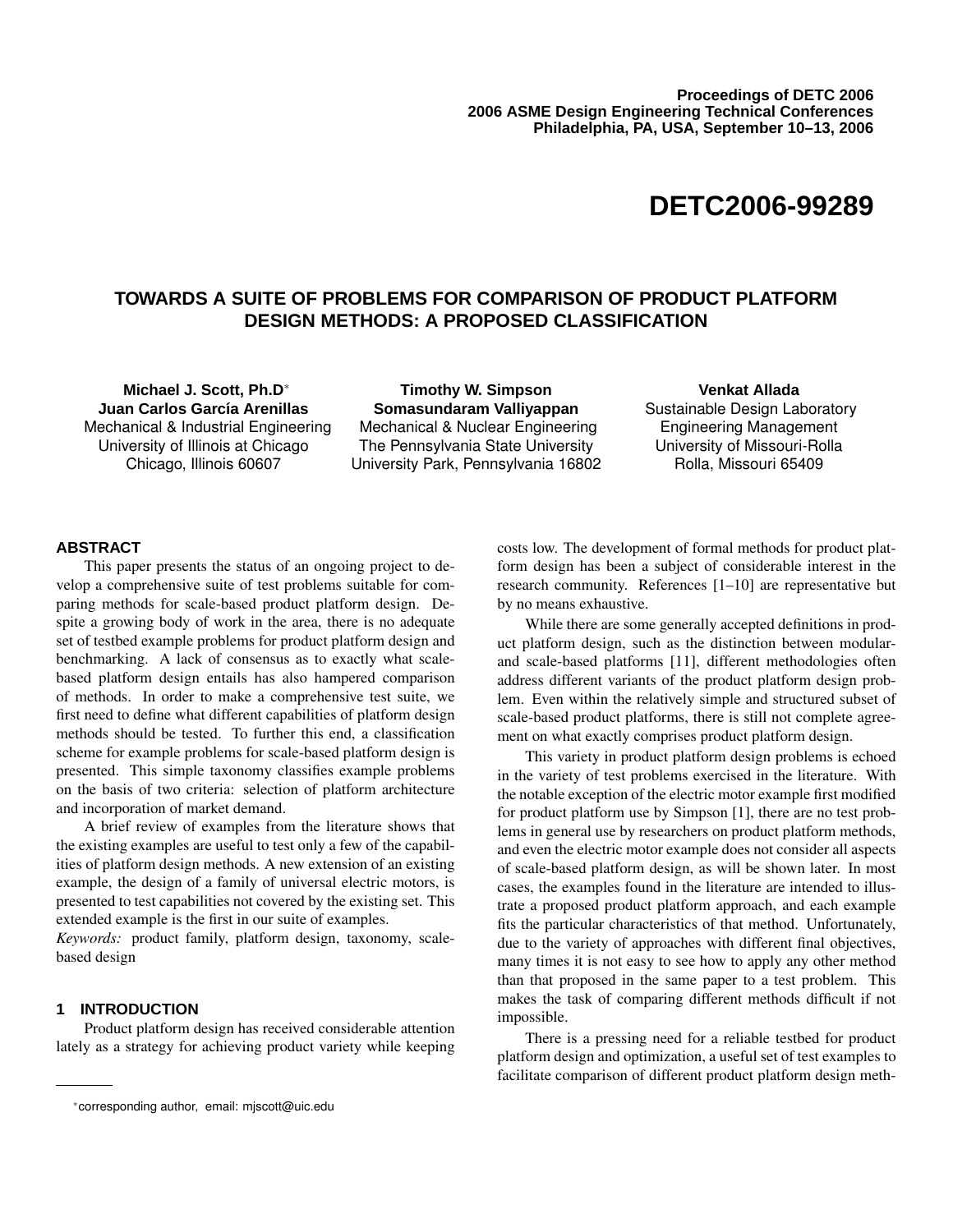ods. A testbed serves not only as a means of comparing different methods, but also as a means of clarifying the objectives of product family design in general. As a first step, this paper concentrates on the relatively tractable case of scale-based product platforms, and proposes a taxonomy for test problems for scalebased product platform design.

## **2 SCALE- AND MODULE-BASED PRODUCT PLAT-FORM DESIGN**

Simpson [11] first drew the distinction between *modulebased* product platform approaches, in which product variety is achieved by adding and subtracting different modules, and *scale-based* approaches, in which all product variants have the same parametric description and variety is achieved by scaling one or more parameters. Cost savings in module-based design are derived from the sharing of modules among product variants, whereas cost savings in scale-based design are derived from the sharing of variable values. Scale-based product platform design generally lends itself more easily to computational simulation, since all product variants are described by exactly the same variables and use the same computational approximation of performance. A comprehensive testbed of examples would cover both module- and scale-based approaches. The research presented here is concerned with scale-based design, as a first step, since the common parametric description of all products in scale-based design simplifies the statement of scale-based problems as optimization problems.

A general scale-based platform design problem may be stated: "given a parametric description of a product, select design variable values for a number of different product variants to optimize some measure of performance over some range of requirements while minimizing cost (or optimizing some other measure of commonality)." This statement is accurate but incomplete. It covers the basic features of scale-based design:

- 1. a common parametric description of the product, including the design variables that define an individual product, the performance variables that measure the objectives, and a functional relationship between the two (which might be analytic equations, numerical simulation, statistical or experimental methods, or a black box). This is distinct from module-based design, where such a common description cannot be assumed.
- 2. the set (or range) of requirements that the family of products must fulfill, and acceptable constraints on the performance of individual products in the product family.
- 3. the fundamental idea that product platform design is used to derive some benefit from having some variable values held common over more than one product.

It is not specific, however, on some points that distinguish existing methods in the literature, such as:

- 4. how to aggregate multiple performance objectives, if there is no single overall objective measure.
- 5. how to compare the relative importance of cost savings and performance enhancement.
- 6. how many platforms are permitted to develop the entire family. (Here, a product *family* is a set of related products; in particular, they are all described by the same variables. A product *platform* is a division of the given set of variables into platform variables and non-platform variables.)
- 7. how much freedom there is to determine which variables will be platform variables, and how they will be shared.
- 8. the coupling among platform variables. For example, the description of a family of ten products may include two variables *x* and *y*, where *x* shares the same value  $x_1$  for products 1 to 5 and the value  $x_2$  for products 6 to 10, and *y* takes different values  $y_1, \ldots, y_5$  for products 1 to 5. In determining values of *y* for products 6 to 10, there are two different scenarios:
	- (a) *x* and *y* are coupled (*e.g.*, are part of the same manufacturing process). In this case, there is a commonality incentive to give *y* common value (or values) for products 6 to 10, but there is no incentive to use any of the values  $y_1, \ldots, y_5$ . (In this case, we would not expect five different values of *y* for the first five products, as there is incentive to make those common as well.)
	- (b) *x* and *y* are not coupled (*e.g.*, are manufactured independently). In this case, the commonality incentive is to set *y* equal to any one of  $y_1, \ldots, y_5$  for products 6 to 10, but no incentive for them to be common with each other.
- 9. other factors, such as uncertainty, market demand, marketing cost, *etc.*, which may have influence on the final outcome.

If different methods make different assumptions about these points, the results will, in general, not be comparable. This motivates the development here of a taxonomy of example problems for scale-based product platform design. By creating an explicit set of categories, product platform design methods can be compared within the categories that they cover. Most methods will not cover all categories. One advantage of an explicit taxonomy is that it makes it obvious when a supposed comparison of methods is actually treating two different problems.

#### **3 TAXONOMY OF THE PROBLEM**

One of the main objectives in this paper is to give a sensible classification of the examples that have been proposed in the literature to illustrate the application of different methods to the design of product platforms. As noted, this task is motivated by the lack of an adequate set of test problems suitable to identify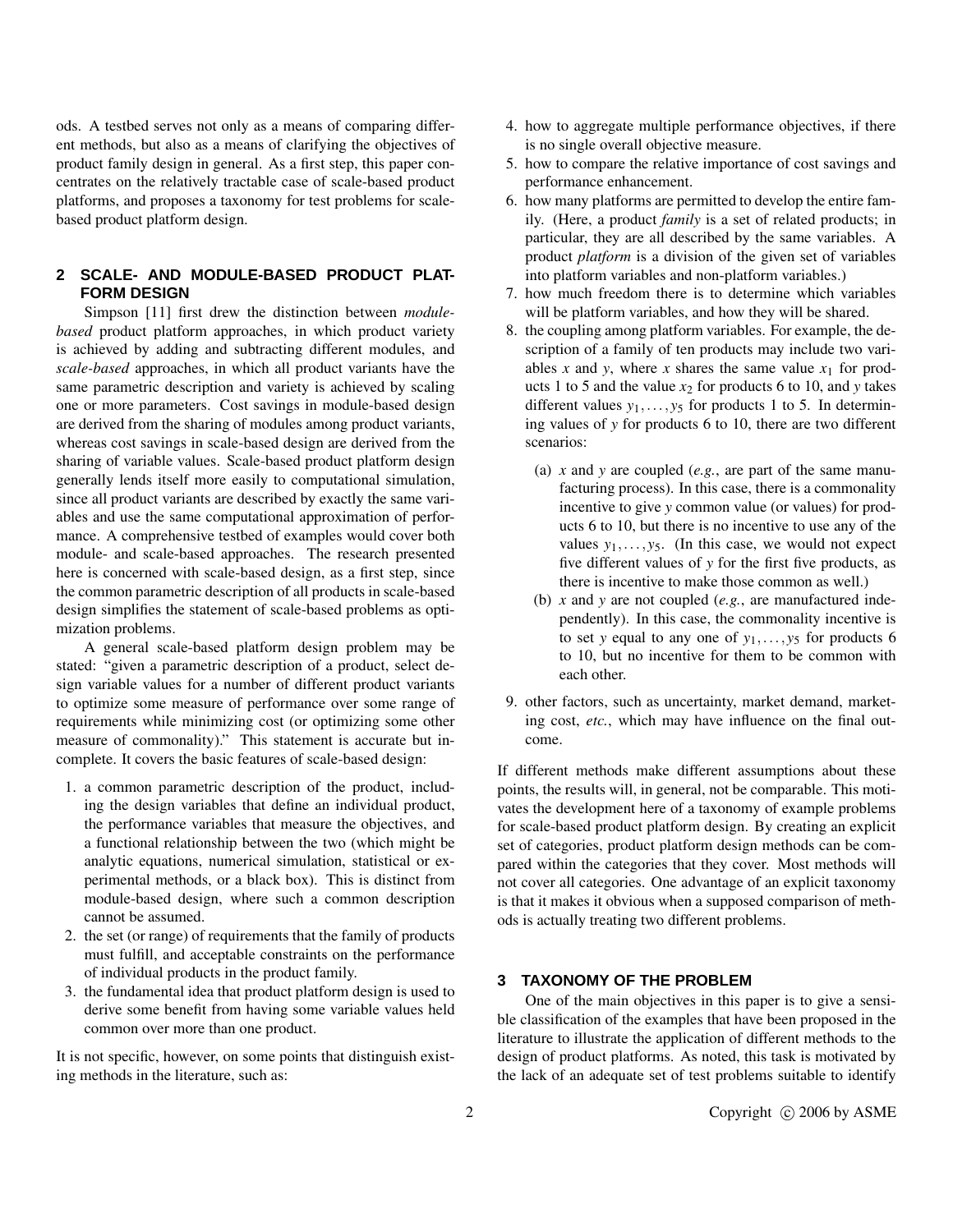the strengths and weaknesses of the different approaches to product family design (a need that has been pointed out previously by Simpson [12]). A first step is to identify which methodological features can be tested using the examples currently available. This then leads to the identification of other features that might be interesting to test but for which there are no suitable examples.

In order to classify the examples in the literature, the general structure of a test problem is first described in Section 3.1. The characteristics of the methods that would be desirable for examples to be able to test are discussed in Section 3.2. The classification of the examples in Section 3.3 is done according to the potential capability of the examples to test those characteristics.

#### **3.1 A General Structure of Examples**

A product platform test example generally contains the following characteristics:

- 1. A set of input variables that describe each product.
- 2. A set of output variables, some of which will be evaluated as measurements of the product performance. Individual objectives will be given in terms of those output variables.
- 3. A set of constraints on the values of both input and output variables.
- 4. A relationship between the input and the output variables, which may be specified in a number of possible ways:
	- (a) Analytical equations that explicitly relate input and output variables.
	- (b) Computational simulations, such as finite element models.
	- (c) Black box problems for which the designer does not have the physical equations to map the relation between the input and output variables.

When explicit equations are not given, one possible approach is the use of design of experiments (DOE) [13] to develop a response surface [14] and then use these equations as an approximation to the relationship between variables.

- 5. At least two competing objectives. In platform design, there are generally two main objectives to take into account:
	- (a) Performance: how the products behave in terms of the characteristics of interest. Performance may be a single feature, or it may be a multi-objective function if we are interested in more than one aspect of the product behavior. In the latter case, the different goals have to be combined to form an aggregate objective function. It is assumed that the performance of a family of products will never be improved by greater commonality, since the way to maximize their performance is by designing each product individually.
	- (b) Cost: the manufacturing cost per unit should decrease when increasing commonality. It is typically assumed

that product platform design reduces costs by promoting commonality, and that a penalty in individual performance will be paid for this commonality.

6. The problem may have a market demand model associated with it.

#### **3.2 Examples vs. Methods Characteristics**

Let us draw a clear distinction between what an example *can* be used for and what it *has been* used for so far. As discussed below, some of the examples in the literature are potentially richer than the methods to which they are applied.

For example, many methods, such as the Product Platform Concept Exploration Method (PPCEM) [15, 16], do not include the selection of the platform variables. Nevertheless, the example that is used in that method, the design of ten universal motors, has the potential (with enhancements, as will be discussed) to test methods that include a mathematical procedure to select the variables that will be part of the platform [17, 18]. It is also used to select which family of products will share the same value for a certain platform variable [9, 19].

The classification of examples from the literature is based upon the potential uses of those examples for test purposes, without regard to any limitations of the methods that they are used to test. The criteria used to sort the examples are the design method capacities that could be tested with the currently existing examples and other desirable method features that could be tested in the future. These characteristics are grouped in two major areas covering three different cases. Examples may cover more than one case in each area.

#### **3.3 Classification Criteria**

There is no single standard in product platform design for how to measure the effectiveness of a proposed methodology. The existence of a trade-off between commonality and performance is assumed, with the goal of platform design being to strike the best balance. Still, most methods, and their respective examples, do not include a quantitative way to balance these two objectives. Product platform test examples are classified here using two categories:

- **A** Selection of the platform architecture.
- **B** Incorporation of market demand.

These two criteria suffice to classify all scale-based example problems. Each criterion is now discussed in detail.

**3.3.1 Classification Criterion A: Selection of the Platform Architecture** It is generally assumed in the platform literature that increased commonality decreases costs, but this is rarely modeled explicitly. It is also common to note that cost *should* be modeled [12]. **We argue here that cost**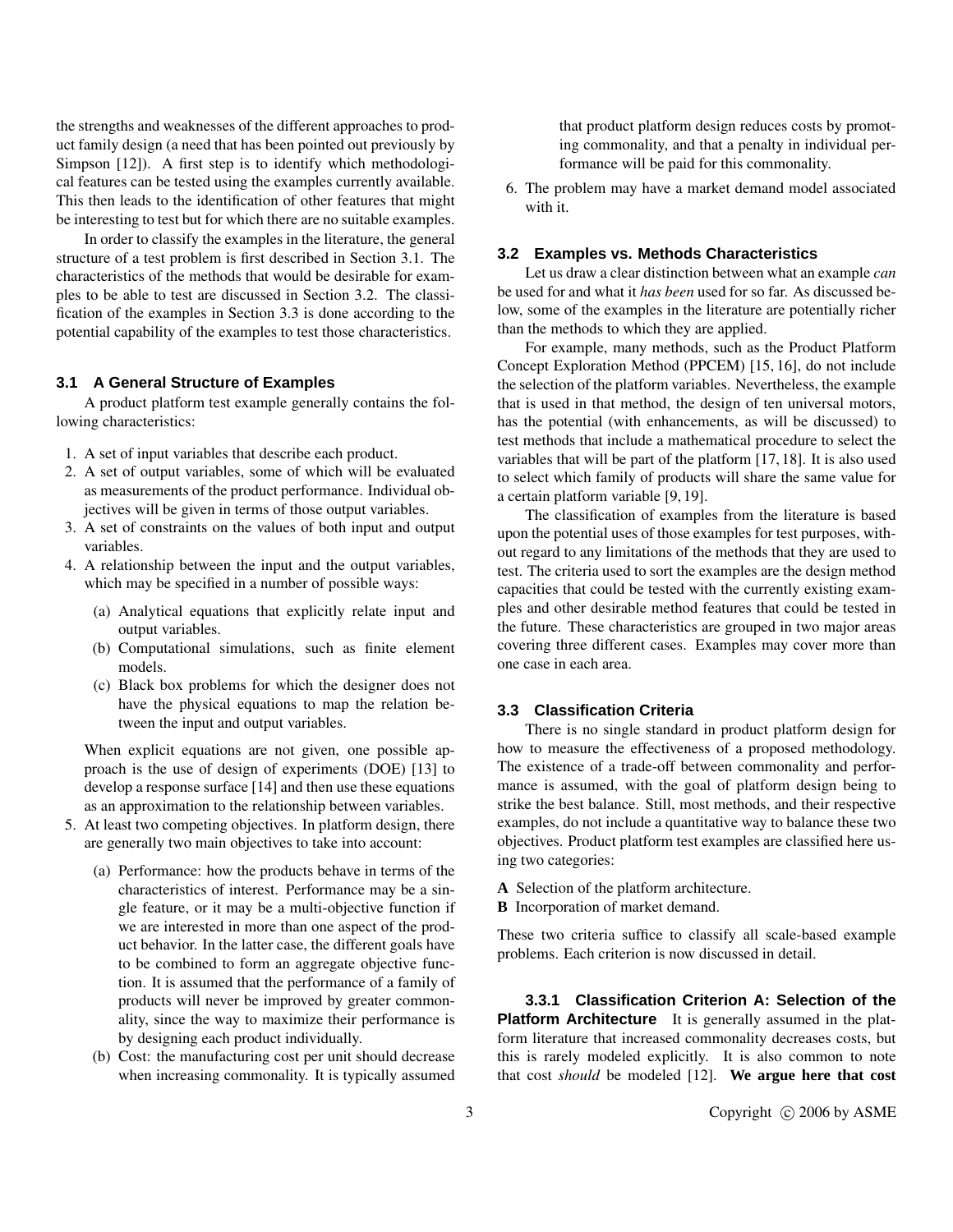**is actually just another kind of performance, and that the fundamental distinction in product platforms is not between "cost" and "performance" but is whether some performance attribute is dependent on the level of sharing.** Let us further clarify that we are interested in the cost savings that can be achieved by one platform configuration over another. Therefore, in general we do not attempt to model the full cost, but only that portion of cost that is potentially affected by the platform configuration. Seen in this light, there are two possible situations.

The first possibility is that the performance metrics do not depend on the architecture of the platform (*i.e.*, on the commonality), but only on the values of the variables of each member product. For example, the mass of an electric motor [15] does not depend on whether it shares variables with other variants. If this is the case for all performance metrics, the example cannot effectively compare methods that select the platform architecture.

The second possibility is that performance metrics explicitly depend on how many and which variables will be shared and to what extent they will be shared, in addition to the values taken by the design variables. For example, an explicit cost model will typically, but not necessarily, meet this criterion. The cost model in [4] provides an example of a cost model that does *not* depend on commonality.

For test examples that do include the conceptual task of selecting a platform or platforms, there are three stages to platform definition:

- 1. Selection of the platform variables, *i.e.*, which of the design variables will be part of the platform (or platforms).
- 2. Once the platform variables have been selected, determination of whether each shares one value for the entire family of products or different values for different groups of products.
- 3. In the case that the platform variables may take more than one value, determination of whether the groups of products that share the same values must be identical for all platform variables. (In other words, it must be determined whether the platform variables are correlated.)

The purpose of sharing the same value for some of the design variables across a certain number of products is the savings that may arise. If no reward is given for commonality, then there is no point in designing a product platform, given the complexity it involves. Without quantification, the comparison of the performance achieved by different methods that select different platform architectures is meaningless. This kind of (meaningless) comparison can, however, be found in the literature. It is to be expected that performances resulting from cases where platform variables take more than one value are better than those where the platform variables are forced to share the same value across the entire family, and it is also to be expected that the savings will be greater in the latter case. Unless we quantify the benefit of the sharing there is no common ground on which to compare

the different architectures. Thus, if the benefits of sharing are not quantified, there is only one case worth considering, and that is an example where both the platform variables and the extent of the platforms are given.

Among examples that include the performance dependence on commonality, we distinguish those in which the design variables are coupled from those in which the design variables are not coupled. In the coupled case, if one of the variables shares the same value across a certain subset of products, the other platform variables must also take a single value for the same subset of products. Otherwise, we would have as many platforms as combinations of the different values for the platform variables. For an example of coupled platform variables, consider a part with two separate dimensions, say length and width of a stamped piece of metal. It is costly to create a new tool for stamping; thus, each tool defines a platform extent for all the dimensions of importance.

It is possible for some of the design variables to be coupled and others to be decoupled, but since the objective here is to classify the example in terms of the features of the methodologies they can test, the distinction will be drawn between those for which all of the design variables are coupled and those that possess at least one decoupled variable eligible to be a platform variable.

In summary, the different cases of platform architecture selection, depending on the existence of performance dependence on commonality, are as follows:

- **A1** The platform variables and their extent are given.
- **A2** All the design variables are coupled.
- **A3** At least one pair of design variables is decoupled.

**3.3.2 Classification Criterion B: Incorporation of Market Demand** The universal electric motor example makes a radical, if typical, simplification concerning the impact of product variety. It dictates ten fixed torque targets for ten different member products, with no model of demand for each member product. It seems reasonable to assume that product differentiation increases revenue, while commonality decreases cost. A more realistic model would take into account the willingness of the market to purchase particular products, and indeed would allow the platform designer to define the particular set of products. For a defined set of products, the optimal settings of platform and non-platform variables will depend on the volume of sales of each product. These will in turn depend on both product performance and generalized market demand information. It may be desirable, for instance, to set the value of a platform variable to favor the performance of a product with sales that are sensitive to product performance, or that have higher volume.

The second classification of examples is based on the handling of market demand. This demand can be included in a test example in two basic ways. The first is by an explicit model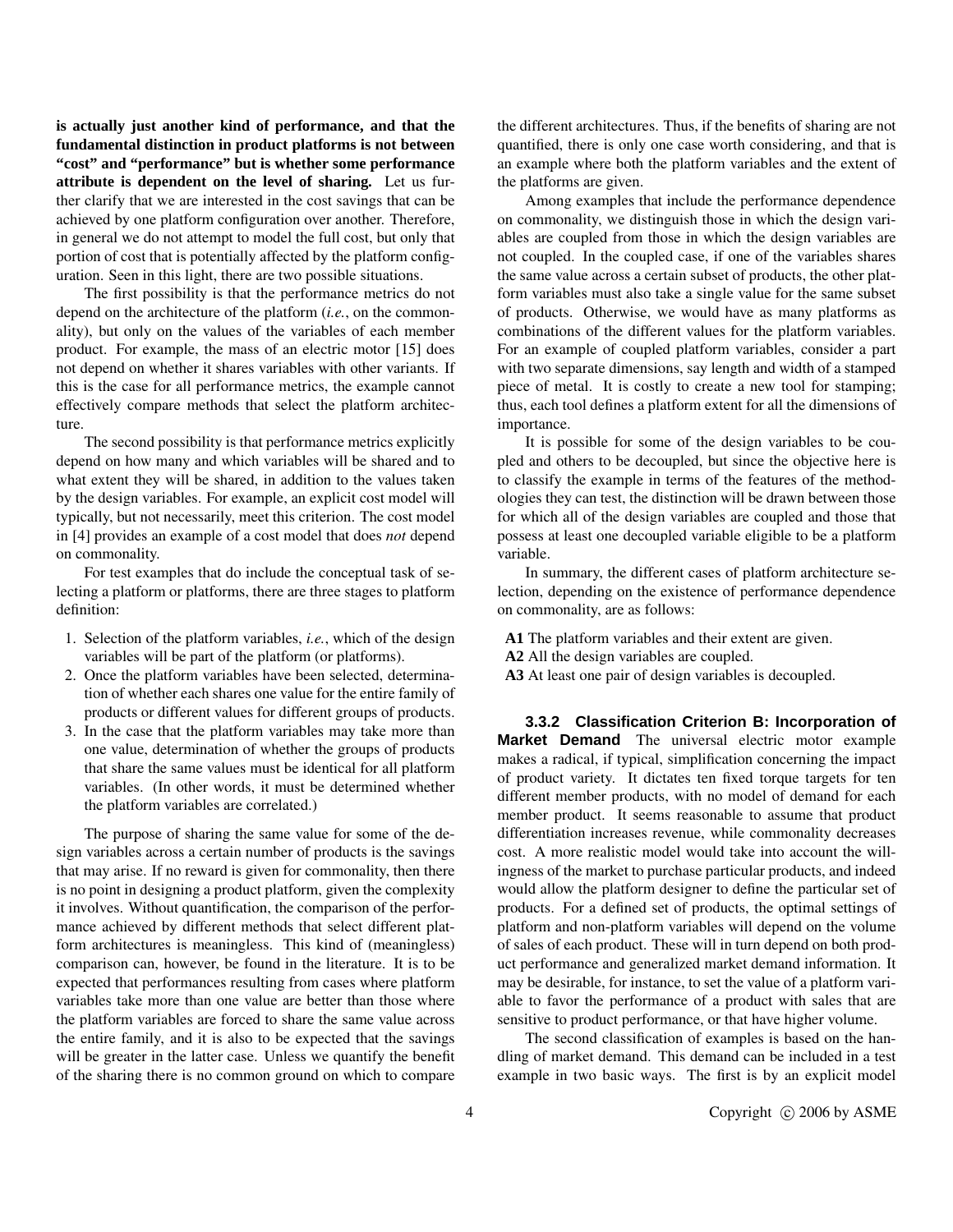that would be given as part of the problem statement (assumed, perhaps, to have been previously estimated by a marketing department). The second is by a survey model, in which a product platform method could include the possibility of survey queries. For a test example, this would most likely entail having a software program to deliver a requested number of surveys with an associated simulated cost. This is called an agent-based demand model. The second option has the advantage that accuracy of demand information entails greater expense.

This paper does not discuss the factors that have an impact on the demand for a particular manufacturer or product. Nevertheless, for the case of an agent-based survey model some insights from Piana [20], who describes consumer decision rules for an agent-based model, will be briefly included. The decision process is described in four stages, in which the consumer has to decide: to buy or not to buy, which one to buy, how many units to buy, and how often to buy. The first three decisions depend mainly on the price and overall quality of the product. The fourth one is more complicated since the customers have to be classified as either heavy or light consumers, or some intermediate position. One interesting advantage of using an agent-based demand model is that the manufacturer need not define *a priori* a strategy on price, but may set prices reactively, according to the customers' behavior.

The classification of examples following their handling of marketing demand uses three categories:

- **B1** The example does not include any demand information. It is simply not taken into account.
- **B2** Explicit model: There is a specific demand function as part of the data for the problem.
- **B3** Survey feedback: A demand model is assumed but is not given to the designer, who instead has the possibility of making a survey, which will have an associated cost depending on the number of people surveyed. This will be done with software, using an underlying model with some nondeterministic component. This implies uncertainty in the real demand.

In general, product platform design methods and test problems have glossed over the aspect of market demand. It is interesting to note that when a demand model is available (**B2** or **B3**), then another distinction may be drawn about the platform architecture, and that is whether the number of variants is given or is to be determined by the method. The existence of a market demand model admits the possibility that the requirements that define the individual variants within the family of products should be selected by the method rather than given in advance. We have chosen not to further subdivide the category at this time, but future development may require a refinement of the taxonomy.

This taxonomy with its three categories can be represented using a  $3 \times 3$  grid, shown in Table 1. This will be discussed in

| Table 1. | Classification of Examples by Reference |  |  |
|----------|-----------------------------------------|--|--|
|----------|-----------------------------------------|--|--|

|                   | No demand         | Explicit   | Survey   |
|-------------------|-------------------|------------|----------|
|                   | info              | model      | feedback |
|                   | (B1)              | (B2)       | (B3)     |
| Platform is given | [15] [2, 21] [22] | [4] [19]   |          |
| (A1)              | [6] [23]          | [5]        |          |
| PV's correlated   |                   |            |          |
| (A2)              |                   |            |          |
| PV's uncorrelated |                   | <b>NEW</b> |          |
| (A3)              |                   |            |          |

greater detail in the next section.

### **4 EXAMPLES FROM THE LITERATURE**

Two examples from the literature are discussed here. Many more are presented in a companion paper [25]. However, the wider set of examples presented in [25] does not cover any more of the grid defined by the taxonomy. The full set is presented in Table 2, although only examples 1 and 2 are discussed here. It can be seen that the existing examples cover only the **A1-B1** and **A1-B2** categories.

#### **4.1 Universal Electric Motor Family**

The example that is most widely used to test the application of different methods for the design of a family of products based on a common platform was originally proposed in [15]. The motivation of this example was to recreate a case similar to the real world situation that Black & Decker faced in the 1970's. According to Lehnerd [26], Black & Decker had been manufacturing different motors for each of their 122 basic tools, involving hundreds of variations. After the application of a new safety regulation they redesigned a family of universal motors for their power tools. These motors varied in the stack length and in the amount of copper wire wrapped within the motor. This new approach in the design of the motors yielded an annual saving of \$1.82M due to the decrease of material and tools cost and other savings related with the standardization involved.

In the test example described here, the specific objective is to: *"design a family of ten (10) universal electric motors that satisfies a variety of torque and power requirements by scaling a common motor platform around the stack length of the motor"* [15].

Following [15], the design variables (or inputs) and their ranges of interest for each motor are listed in Table 3. The constraints on the five responses (or outputs) of interest, and one additional constraint to ensure geometric feasibility, are shown in Table 4. The equations that relate the design variables with the response are described in [15].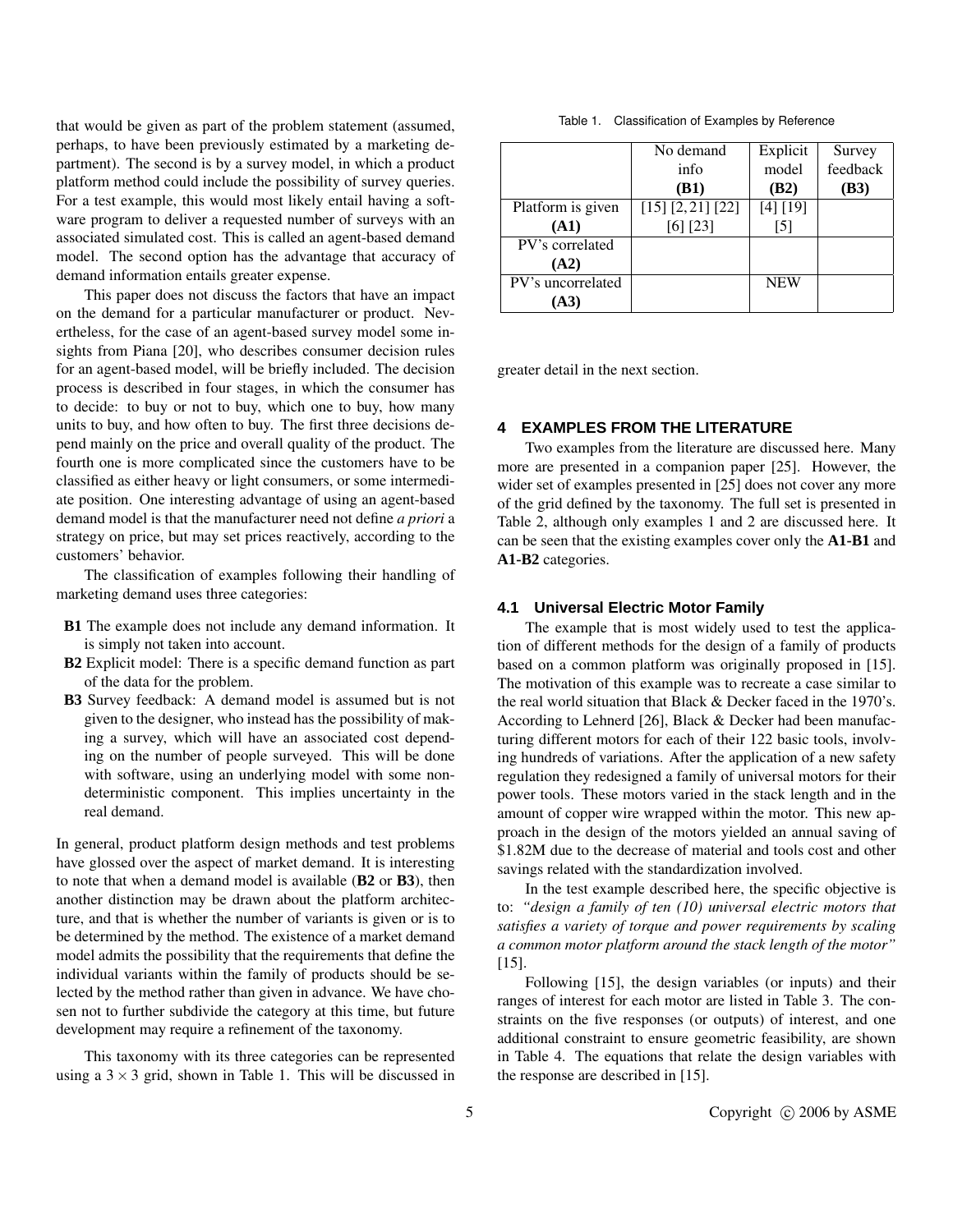| Ex. No.        | <b>Example</b>            | $#$ in family  | <b>Reference</b>           | Architecture   | <b>Market</b> |
|----------------|---------------------------|----------------|----------------------------|----------------|---------------|
|                |                           |                |                            | selection      | demand        |
|                | Universal electric motors | 10             | Simpson <i>et al.</i> [15] | A1             | <b>B1</b>     |
| 2a             | Absorption chillers       | 8              | Hernandez et al. [4]       | A1             | B2            |
| 2 <sub>b</sub> | Absorption chillers       | 12             | Seepersad et al. [24]      |                |               |
| 3              | General aviation aircraft | 3              | Simpson <i>et al.</i> [2]  | $\mathbf{A1}$  | <b>B1</b>     |
|                |                           |                | D'Souza & Simpson $[21]$   |                |               |
| 4              | Automobile vehicle frames | $\mathfrak{D}$ | Fellini et al. $[22]$      | A1             | B1            |
| 5              | Commercial aircraft       | 4              | Fujita & Yoshida [5]       | A1             | B2            |
| 6              | Flow control valves       | 16             | Farrell & Simpson [6]      | $\mathbf{A}$ 1 | B1            |
|                | Oil filters               | 5.             | Ortega <i>et al.</i> [23]  | $\mathbf{A}$ 1 | B1            |

Table 2. An Index of Product Platform Examples

Table 3. Universal Electric Motors Design Variables and Ranges

| <b>Variable</b> | <b>Description</b>                               | Range                        |
|-----------------|--------------------------------------------------|------------------------------|
| $N_c$           | Number of wire turns on the armature             | $100 - 1500$ turns           |
| $N_{s}$         | Number of wire turns on each pole on the field   | $1 - 500$ turns              |
| $A_{wa}$        | Cross-sectional area of the wire on the armature | $0.01 - 1.0$ mm <sup>2</sup> |
| $A_{wf}$        | Cross-sectional area of the wire on the field    | $0.01 - 1.0$ mm <sup>2</sup> |
| $\mathbf{r}$    | Radius of the motor                              | $0.01 - 0.10$ m              |
|                 | Thickness of the stator                          | $0.005 - 0.1$ m              |
|                 | Current drawn by the motor                       | $0.1 - 6.0$ Amp              |
|                 | <b>Stack length</b>                              | $0.057 - 5.18$ cm            |

The way this example is described above indicates that the platform is given, *i.e.*, we know *a priori* which variables will be part of the platform (all of them apart from the stack length) and which one will be the scale factor (the stack length). On the other hand, this same example has been used by other researchers [17,18,27] to test methods which include the selection of the platform variables. Other methods [19] that include the possibility of having more than one value for each platform variable across the family have also used this example. Since there is no calculated performance that depends on commonality, there can be no comparison of different platforms, and the example is classified as **A1**. Since the example does not include any market demand model, this example belongs to category **B1**.

## **4.2 Absorber-Evaporator Module for Absorption Chillers Family**

This example, which appears in [4], considers the design of the absorber-evaporator module for a family of absorption chillers that offer the following refrigeration capacities: 600, 700, 800, 900, 1000, 1100, 1200 and 1300 tons. In order to reduce inventory it is desired to design the family of modules with different cooling capacities using only one tube type in each part of the module and the same length tube in both parts. The benefits of sharing are not quantified. In this example, the designer

| Table 4. Constraints for the Universal Electric Motors |  |  |
|--------------------------------------------------------|--|--|
|                                                        |  |  |

| Variable                   | <b>Constraints</b>                   |
|----------------------------|--------------------------------------|
| Magnetizing intensity, $H$ | $H \leq 5000$ Amp-turns/m            |
| Power, $P$                 | $P = 300W$                           |
| Torque, $T$                | $T = \{0.05, 0.1, 0.125, 0.15, 0.2,$ |
|                            | $0.25, 0.3, 0.35, 0.4, 0.5$ Nm       |
| Efficiency, $\eta$         | $\eta \geq 0.15$                     |
| Mass, $M$                  | $M \leq 2.0$ kg                      |
| (Feasible geometry)        | r > t                                |

does not have the option of choosing a different set of variables to form the platform, since the benefits of different levels of commonality are not defined.

Market demand is assumed to be 80 units distributed as shown in Figure 1. As noted above, allocating demand by fixed percentages without regard for performance or price is unrealistic. However, this simple market model does affect the design of the platform, and the problem is classified as case **B2**.

The absorber-evaporator module combines two of the four components in the absorption-refrigeration cycle. A simplified production system as shown in Figure 2 is considered, where SA1, SA2 and SA3 represent three sub-assembly stations. Those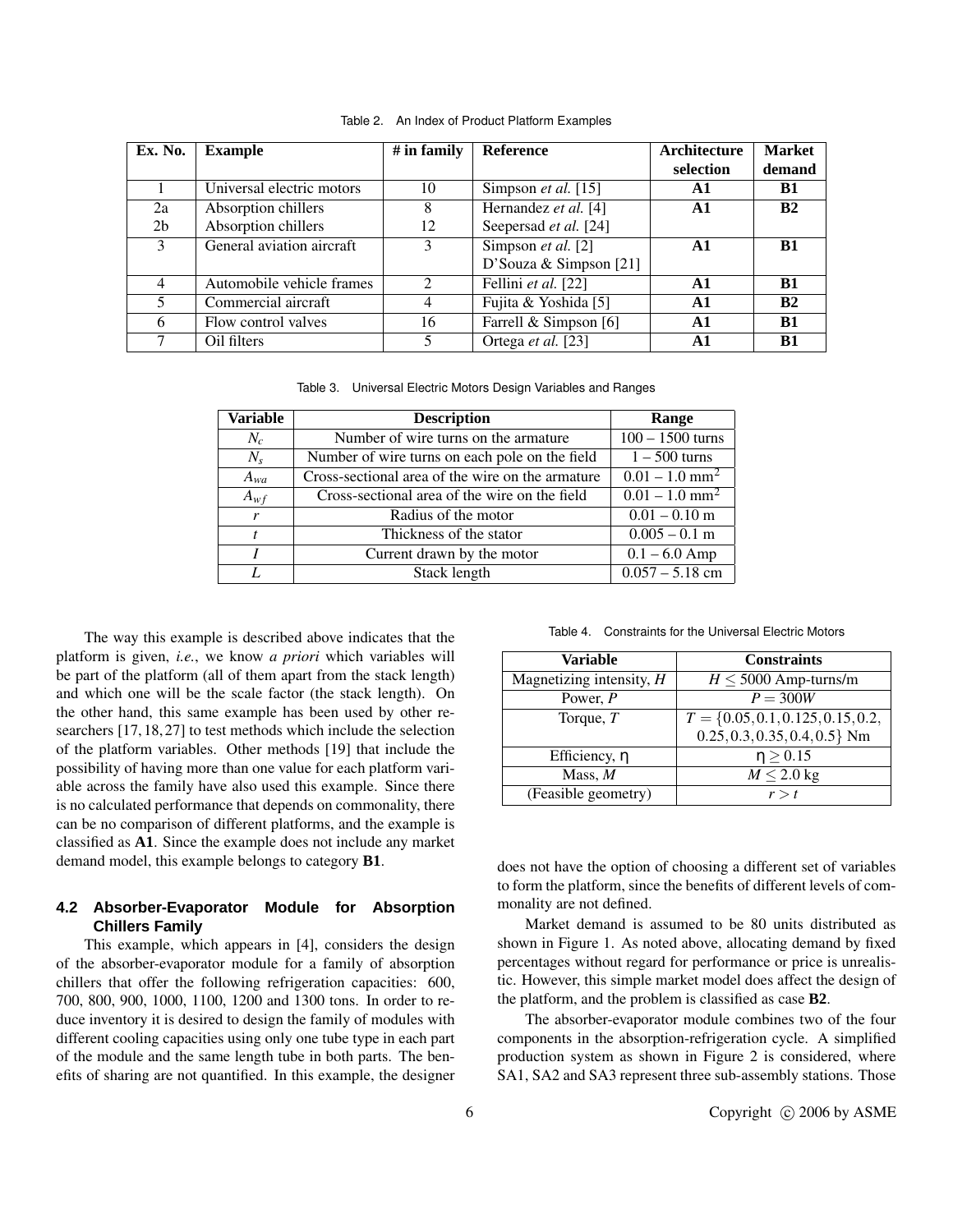

Figure 1. Expected Demand Distribution for Absorption Chillers



Figure 2. Production Line of the Absorber-Evaporator Module

sub-assemblies would be assembled in station S1, in which there are three servers. In station S2 there are two servers and in station S3 there are three servers. There would be two working shifts, operating only during weekdays.

The reasons given to use a product platform approach instead of designing the modules for each capacity requirement individually are as follows:

- 1. The higher the variety, the more difficult it is to protect the line against disruption by means of safety stock.
- 2. The mentioned disruptions would cause waiting times in the assembly line that have an unfavorable impact on the price and lead times.

Unfortunately, the example does not provide any quantifiable way to take into account these savings achieved by using a common platform when designing the module for the family of absorption chillers, as will be explained.

The absorber-evaporator module is conceived to work in the operating conditions shown in Table 5. The design variables that define an absorber-evaporator module are: tube length (*L*), evap-

Table 5. Standard Operating Conditions for the Absorption Chiller

| <b>Property</b>                       | Value                                        |
|---------------------------------------|----------------------------------------------|
| Entering temperature of chilled water | 54 $\degree$ F                               |
| Exit temperature of chilled water     | $44^{\circ}$ F                               |
| Flow rate of chilled water            | 2.4 GPM/ton                                  |
| Refrigerant fluid                     | <b>Fresh Water</b>                           |
| Saturation temperature of refrigerant | 41 $\degree$ F                               |
| Flow rate of water in the absorber    | 4.5 GPM/ton                                  |
| Entering (absorber) water temperature | $85^{\circ}$ F                               |
| Solution fluid                        | LiBr                                         |
| Entering solution concentration       | 62%                                          |
| Entering solution temperature         | $110^{\circ}$ F                              |
| Entering solution flow rate           | $\overline{222.5}$ lb / (hr ton)             |
| Fouling factor for tube walls         | $0.00025$ hr $\cdot$ ft <sup>2</sup> . F/BTU |
| Fouling factor for shell walls        | $0.00025$ hr · ft <sup>2</sup> . F/BTU       |

Table 6. Absorber-Evaporator: Design Variables and Performances

| <b>Name</b>             | Category          | Range            |
|-------------------------|-------------------|------------------|
| Tube length             | platform variable | $17.0 - 24.0$ ft |
| Evaporator tube type    | platform variable | E1, E2           |
| Absorber tube type      | platform variable | A1, A2, A3       |
| No. of evaporator tubes | scale factor      | $440 - 900$      |
| No. of absorber tubes   | scale factor      | $440 - 900$      |
| Cost                    | performance       | (S)              |
| Average cycle time      | performance       | (hr)             |

orator tube type (*E*1 or *E*2), absorber tube type (*A*1, *A*2 or *A*3), number of tubes of the evaporator  $(N_e)$  and number of tubes of the absorber  $(N_a)$ . The first three variables will be platform variables and the other two will be scale factors. This is given as part of the example (case **A1**). The objectives are to minimize manufacturing cost and lead times (see Table 6).

The original relationships between design variables and performance parameters are not given as part of the example. Instead, a response surface is calculated through the Robust Concept Exploration Method [28]. The equations are provided in [4]. The total cycle time is calculated based on the equations of the response surface for the mean processing times of each station. The final expression of the cycle time is in terms of the values of the design variables of each module.

Also, due to the simplified cost model used, the total cost is the sum of the material cost, the labor cost, and the burden cost that ultimately is a function of the individual design variables. Therefore, as previously stated, cost and cycle time are not dependent on the level of commonality and the example is classified as **A1**.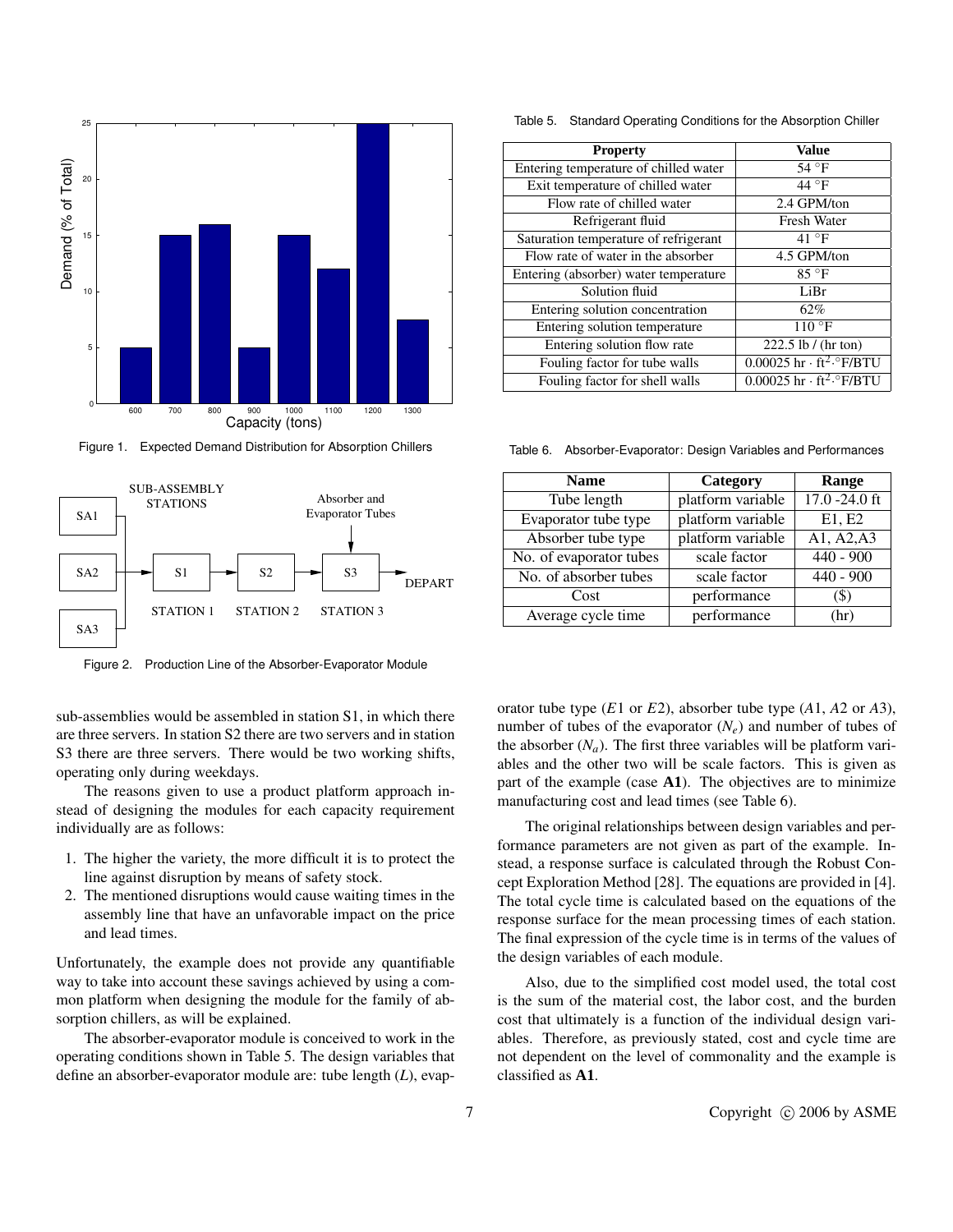| <b>Total Length</b> | <b>Unit Cost</b> | $A_{wa}$ [mm <sup>2</sup> ] | $A_{wa}$ [mm <sup>2</sup> ] | $A_{wa}$ [mm <sup>2</sup> ] | $A_{wa}$ [mm <sup>2</sup> ] | $A_{wa}$ [mm <sup>2</sup> ] |
|---------------------|------------------|-----------------------------|-----------------------------|-----------------------------|-----------------------------|-----------------------------|
| [m]                 | $\sqrt{m}$       | 0.2                         | 0.4                         | 0.6                         | 0.8                         | $1.0\,$                     |
| 10000               | $C_1(A_{wa})$    | 0.475                       | 0.525                       | 0.575                       | 0.625                       | 0.675                       |
| 68000               | $C_2(A_{wa})$    | 0.356                       | 0.394                       | 0.431                       | 0.469                       | 0.506                       |
| 300000              | $C_3(A_{wa})$    | 0.238                       | 0.263                       | 0.288                       | 0.313                       | 0.338                       |
| 500000              | $C_3(A_{wa})$    | 0.238                       | 0.263                       | 0.288                       | 0.313                       | 0.338                       |

Table 7. Wire Unit Costs for Different Lengths and Cross-sections

#### **4.3 Classification Chart and Conclusions**

The seven examples listed in Table 2 may also be presented in a graphical classification chart as shown in Table 1. A quick look at the classification chart reveals some key points about the current situation of the research on product platform design:

1. None of the examples reviewed presents an explicit way to quantify the benefits of sharing the same value for a certain variable across a subset of the family products. Without a measure of the benefits derived from sharing, any kind of comparison between different platforms is meaningless. All examples are classified as **A1**. The final objectives for those examples do not depend on the level of commonality but only on the values of the individual products.

One method characteristic that cannot be tested with the examples available in the literature is the ability to select the most beneficial set of platform variables and the extent they are to be shared. This selection is essential in order to design an optimal product platform, which is why this paper stresses the importance of examples that include an explicit dependence of the goals on the variables being shared.

2. Most of the examples do not include market demand considerations (case **B1**). There are two that include a market demand model (case **B2**) and even in these cases, the market model is simplistic, with fixed demand independent of the price or quality of the products being manufactured for future selling. It would be more realistic to model the demand as a function of the final price of the product and of the quality perceived by customers.

It is suggested here that the set of test examples should be expanded first by including an explicit dependence on the platform architecture so that different platforms can be compared and second by offering a more realistic accounting of market demand, either through an explicit model including all pertinent information or through agent-based survey software. The first step is presented in the next section, and is indicated in Table 1 by the example labeled as "NEW"; the second step is left for future work.

## **5 EXTENDED UNIVERSAL ELECTRIC MOTOR PLAT-FORM DESIGN EXAMPLE**

We here extend the electric motor example to include some of the features provided by no other example reviewed in the literature. Based on the taxonomy provided in Section 3, the desirable features a test example should include are the following:

- 1. The objective of the platform should depend on the level of commonality, *i.e.*, which and how many design variables are made common across the family.
- 2. The designer should be able to choose different sets of variables to be part of the platform. In other words, the platforms should not be given *a priori*.
- 3. The design variables should be decoupled. This will give the opportunity of testing those methods that are capable of choosing different subsets of products for sharing a value for each platform variable.
- 4. The market demand should be considered either through a explicit model or a survey feedback simulation.

When the characteristics of the universal electric motors example [15] were explained in Section 4.1, the lack of any relation between the objective function and the level of commonality in the family of products was pointed out. For that reason, the only way to compare two different methods using that example is by fixing the product platform architecture and comparing only the loss of product performance. By adding a specific cost dependency, the example can be used to compare different platforms. In addition, a uniform market demand distribution across the family will be assumed.

It is not our objective here to create an accurate cost model; that is a topic of current research in platform design [29], and cost models for the same product may vary from company to company. This simplified model illustrates how a realistic cost model may be included in the example with a direct relationship with the final objectives.

As explained in greater detail in [15], the motor consists of two main parts: the armature (rotor) and the field (stator). Both parts have wire wrapped around them longitudinally and the field outer structure is a hollow cylinder. These are the elements that we can modify by choosing different values of the design variables, which are (from Table 3):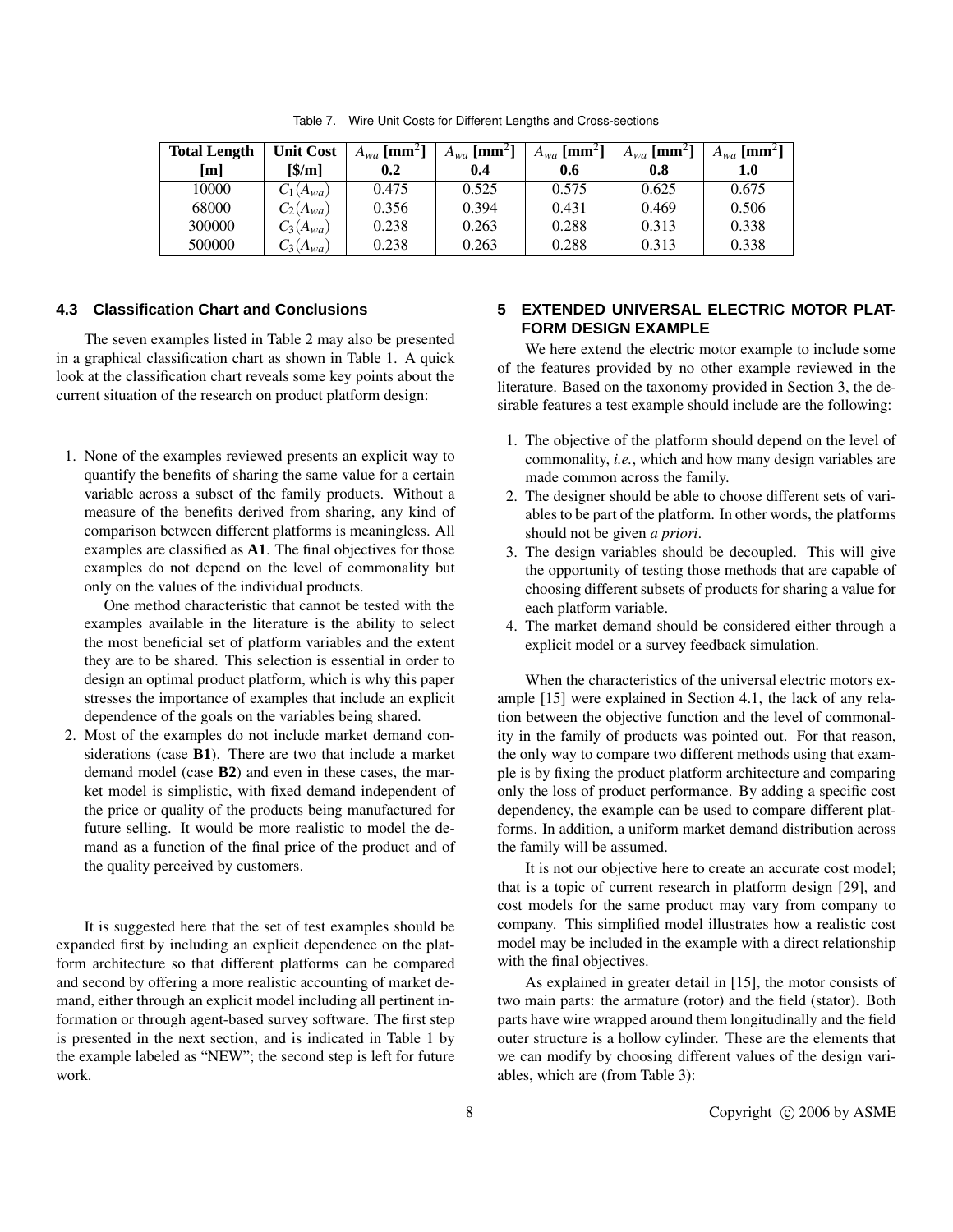- $N_c$  Number of wire turns on the armature  $N_s$  Number of wire turns on each pole on
- *N<sup>s</sup>* Number of wire turns on each pole on the field *Awa* Cross-sectional area of the wire on the arma-
- ture
- *Awf* Cross-sectional area of the wire on the field
- *r* Radius of the motor
- *t* Thickness of the stator
- *I* Current drawn by the motor
- *L* Stack length [m]

In order to mathematically express the impact of sharing certain variables for a number of products, the following assumptions are made:

- 1. The wire is bought from a certain manufacturer with whom a one-year contract is established in order to obtain the necessary wire to satisfy the market demand for that year.
- 2. The market demand is uniform across the family and equal to 200 units of each motor. This is a simplifying assumption where the demand becomes just a multiplying factor to calculate the total cost. A more comprehensive model could be included where the demand function is dependent upon price and/or quality.
- 3. The price per unit length of wire decreases when the total length of wire with the same cross section ordered for that year increases.
- 4. The wire used for the armature and field are of different kinds and therefore, no benefits result from having the same cross section for wires that will be used for different parts. This assumption is made so that the example illustrates the benefit of sharing the same value for a single variable across different products in the family. Without this assumption, some benefits could be achieved by sharing the cross section values for the wire in the armature and the field without distinction. That would not include any significant mathematical complexity, but it has been avoided for a clearer exposition of the concepts involved in product platform design.

A realistic way to show the wire unit price as a function of the total ordered length would be a discontinuous function, constant in different intervals. Since we are not concerned about the precision of this example but rather the conceptual innovation this approach involves, the unit cost function will be approximated to a continuous function through a cubic Hermite polynomial, interpolated through the points shown in Table 7.

The assigned costs  $C_1$ ,  $C_2$  and  $C_3$  in Table 7 depend on the cross-section of the wire. The following equations express this



Figure 3. Comparison of the Efficiency of the Families of Motors Developed by Four Methods

 $\overline{a}$ 

relationship:

$$
C_1 = 0.25A_{wa} + 0.425\tag{1}
$$

$$
C_2 = \frac{3}{4}C_1\tag{2}
$$

$$
C_3 = \frac{1}{2}C_1\tag{3}
$$

The final cost of the necessary wire to satisfy the demand of motors for a year will be the sum of the products of the unit cost for each cross-section area multiplied by the total length of wire with that cross-section.

An additional cost that depends on the level of commonality is the manufacturing cost of the field. The hollow cylinder that forms the main piece of the field is assumed to be cast. Part of the manufacturing cost of the set of cylinder would depend on the number of different castings to be made. There will be as many different casting patterns as there are combinations of outer field ratio *r* and thickness *t*. These two variables are coupled, and no savings will result from sharing the value of one among two or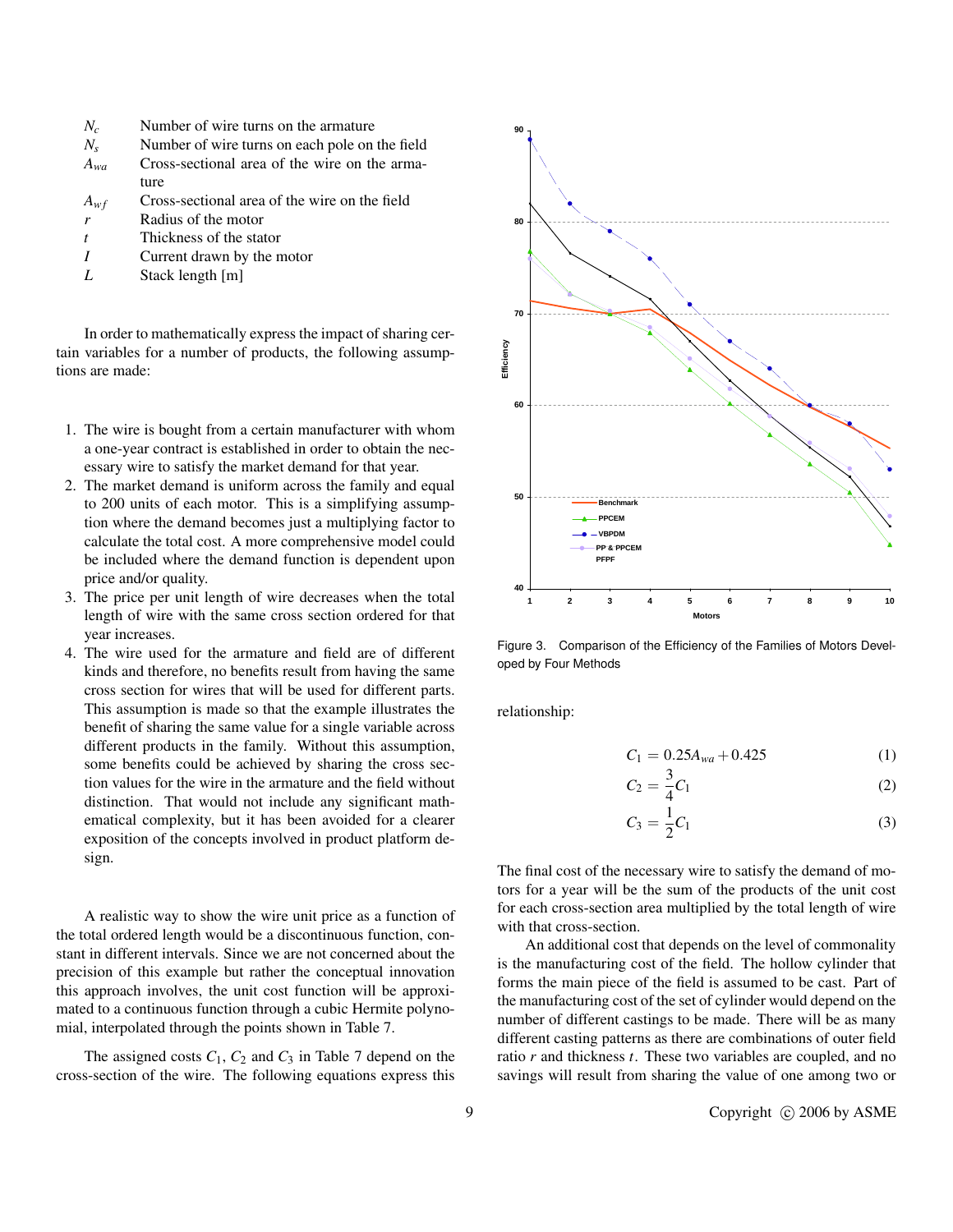

Figure 4. Comparison of the Masses of the Families of Motors Developed by Four Methods

more products if the other variable is not also shared by the same products.

Given the above assumptions, and assuming similar costs for each casting regardless of its dimensions, the impact of the level of sharing on this part of the cost is expressed in Eq. 4:

$$
C_{\text{cast}} = 20000N_{\text{cast}} \tag{4}
$$

where  $N_{\text{cast}}$  is the number of different cylinders to be manufactured. Eq. (4) expresses and quantifies the benefits to be derived from commonality.

#### **5.1 Comparisons of Existing Methods**

The extended universal electric motor example is used to compare published results from four different methods: the Product Platform Concept Exploration Method (PPCEM) [15], the Variation-Based Platform Design Method (VBPDM) [17], the Product Family Penalty Function (PFPF) method [27], and the PPCEM with physical programming (PP) [30]. In Figures 3



Figure 5. Comparison of the Cost of the Families of Motors Developed by Four Methods

and 4, the performances (efficiencies and masses, respectively) obtained by the four different methods are compared graphically to each other and to a benchmark family of products. The benchmark family was presented in [15] and optimizes the ten motors individually without platform constraints. The ten motors are shown on the horizontal axis in increasing order of torque. Each performance is known only at the ten points that represent the ten individual motors, and the continuous graph interpolating those points is drawn to make the figure more legible. Based on these results the four methods would be ranked from best to worst in the following order: VBPDM, PFPF, PP & PPCEM and in the last position PPCEM.

However, any such comparison is meaningless unless the methods use the same platform. That is the case of the comparison between PPCEM by itself and the PP & PPCEM. We can conclude that the PP & PPCEM performs better than the original PPCEM on this example. In order to make such a statement more general, it would be necessary to test both methods with other examples.

The apparent superiority of the VBPDM and PP & PPCEM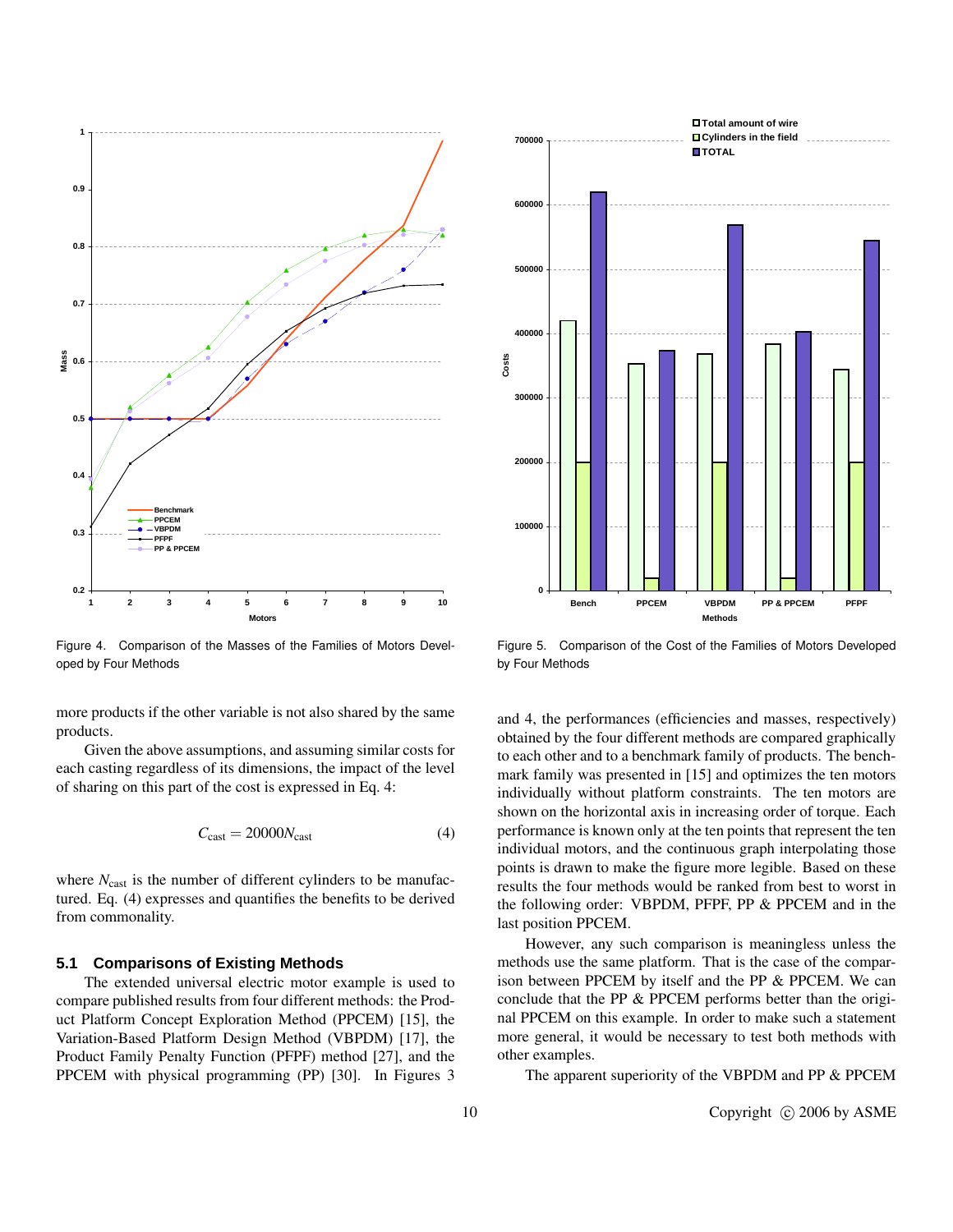|              | <b>VBPDM</b> motors |           |            |
|--------------|---------------------|-----------|------------|
|              | n                   | Cost      |            |
| <b>PPCEM</b> | $-6.74\%$           | 8.89%     | $-39.80\%$ |
| <b>VBPDM</b> | $1.23\%$            | $-3.74\%$ | $-8.31\%$  |
| PP & PPCEM   | 2.53%               | $-1.84\%$ | 34.96%     |
| <b>PFPF</b>  | $-7.05\%$           | $-5.11\%$ | $-12.28%$  |

Table 8. Cost Associated with the Level of Commonality for the Family of Universal Electric Motors Designed Through the PP & PFPF

methods can be attributed to their use of different platforms: VBPDM uses a greater number of scale factors, and the radius is a scale factor in both cases. The improved performance comes with increased cost, however. Figure 5 shows a plot of the costs of each method calculated using the new extended example shown here. We see that these two methods have higher costs. A summary of the results achieved by each method on both performance and cost is shown in Table 8. Those results indicate that there is no one method that outperforms another on both performances and cost.

#### **6 CONCLUSIONS**

A taxonomy for scale-based product platform design examples is an initial step towards creating a suite of testbed problems to compare product platform design methods. Examples are classified here on the basis of whether the measured performance depends on the level of commonality, how the example admits the selection of a platform architecture, and how the problem incorporates market demand. A review shows that existing examples cover only a very small portion of the space defined by this classification. An extension of the most-exercised problem, the design of a family of universal electric motors, is presented here. This new example includes a cost model with explicit dependence on how variables are shared among member products, covering categories in the classification scheme not covered by any existing methods. The extended example is tested using various methods from the literature, with the result that the methods that produced the best performance also incurred the greatest cost. We invite researchers to utilize these test problems freely to benchmark their own approaches to product family design and optimization.

### **ACKNOWLEDGMENTS**

Support for this work came from the National Science Foundation under Grant Nos. IIS-0325402 and IIS-0325415. Any opinions, findings, and conclusions or recommendations presented in this paper are those of the authors and do not necessarily reflect the views of the National Science Foundation.

#### **REFERENCES**

- [1] Simpson, T. W., 1998. *A Concept Exploration Method for Product Family Design*. PhD thesis, Georgia Institute of Technology, Atlanta,GA.
- [2] Simpson, T. W., Chen, W., Allen, J. K., and Mistree, F., 1999. "Use of the robust concept exploration method to facilitate the design of a family of products". *Simultaneous Engineering: Methodologies and Applications* , pp. 247–278.
- [3] Simpson, T. W., and D'Souza, B. S., 2004. "Assessing variable levels of platform commonality within a product family using a multiobjective genetic algorithm". *Concurrent Engineering: Research and Applications*, **12** (2) , pp. 119–130.
- [4] Hernandez, G., Simpson, T. W., and Allen, J. K., 1998. "Robust design of product families for make-to-order systems". In Proceedings of the 1998 ASME Design Engineering Technical Conferences, ASME. paper no. DETC98/DAC-5595.
- [5] Fujita, K., and Yoshida, H., 2001. "Product Variety Optimization: Simultaneous Optimization of Module Combination and Module Attributes". In Proceedings of the 2001 ASME Design Engineering Technical Conferences & Computers and Information in Engineering Conference, ASME. paper no. DETC01/DAC-21058.
- [6] Farrell, R. S., and Simpson, T. W., 2003. "Product platform design to improve commonality in custom products". *Journal of Intelligent Manufacturing*, **14** (6) , pp. 541–556.
- [7] Dai, Z., and Scott, M. J., 2004. "Effective product family design using preference aggregation". In Proceedings of the 2004 ASME Design Engineering Technical Conferences & Computers and Information in Engineering Conference, ASME. paper no. DETC2004-57419.
- [8] Dai, Z., and Scott, M. J., 2006. "Effective product family design using preference aggregation". *ASME Journal of Mechanical Design* . in press.
- [9] Dai, Z., and Scott, M. J., 2004. "Product platform design through sensitivity analysis and cluster analysis". In Proceedings of the 2004 ASME Design Engineering Technical Conferences & Computers and Information in Engineering Conference, ASME. paper no. DETC2004-57464.
- [10] Simpson, T. W., Siddique, Z., and Jiao, J., Eds., 2005. *Product Platform and Product Family Design: Methods and Applications*. Kluwer Academic Publishers, New York.
- [11] Simpson, T. W., 2003. "Product platform design and optimization: Status and promise". In Proceedings of the 2003 ASME Design Engineering Technical Conferences & Computers and Information in Engineering Conference, ASME. paper no. DETC2003/DAC-48717.
- [12] Simpson, T. W., 2005. "Methods for optimizing product platforms and product families". In *Product Platform and Product Family Design: Methods and Applications*, T. W. Simpson, Z. Siddique, and J. R. Jiao, Eds. Springer Verlag, pp. 133–156.
- [13] Montgomery, D. C., 1991. *Design and Analysis of Experiments*. John Wiley & Sons, New York.
- [14] Chen, W., 1995. *A Robust Concept Exploration Method for Configuring Complex Systems*. PhD thesis, Georgia Institute of Technology, Atlanta, Georgia.
- [15] Simpson, T. W., Maier, J. R. A., and Mistree, F., 1999. "A Product Platfrom Concept Exploration Method for Product Family De-